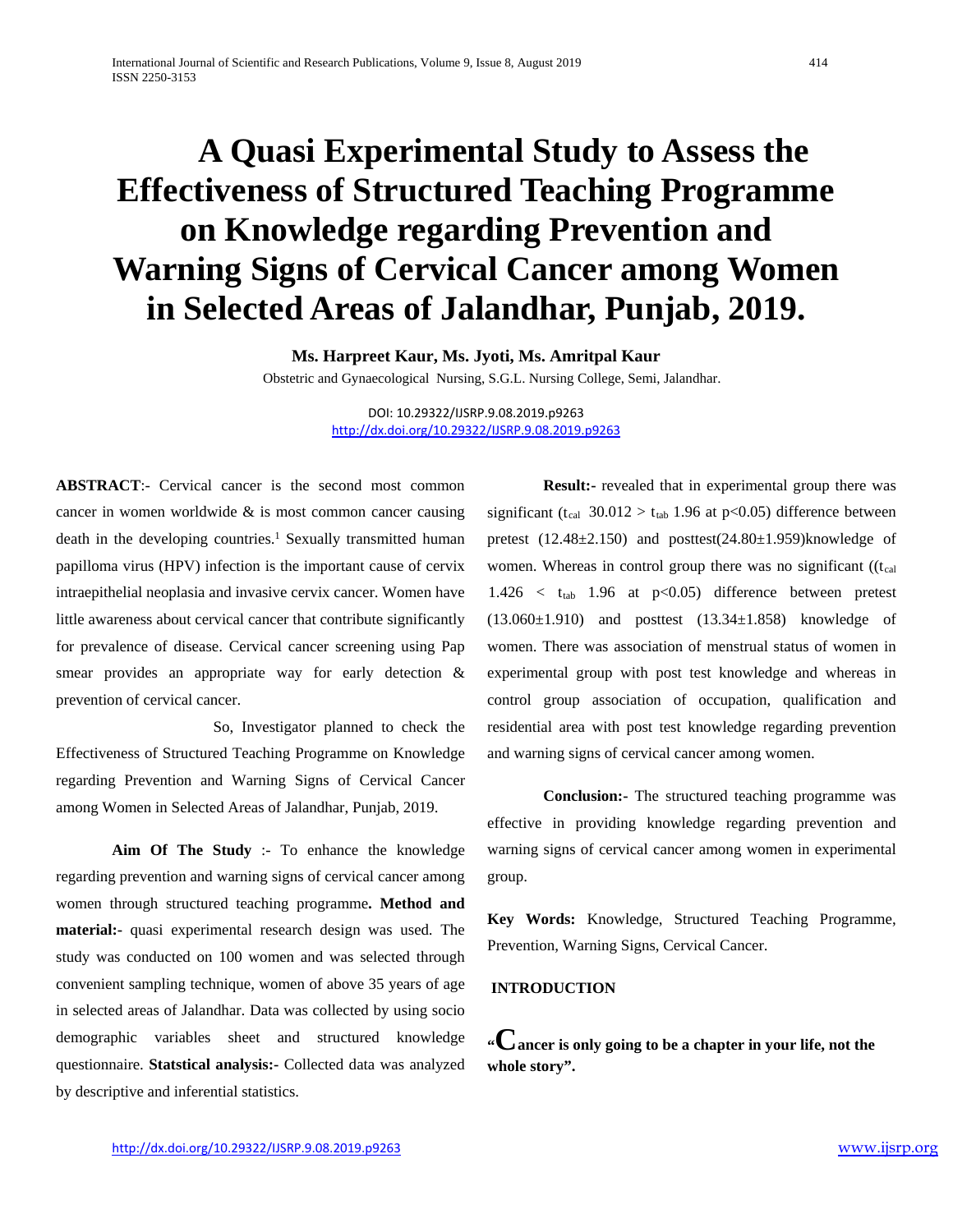Human body is made up of cells which are the structural and functional unit of the body.2 When abnormal proliferation and mutation occur in normal cell growth then it leads to cancer.<sup>3</sup>

There are different types of cancers among men and women that affect their health status. Most common cancer among men is: esophageal cancer, stomach cancer, lung cancer, prostate cancer, and urethral cancer. Common cancers among women are breast cancer, ovarian cancer, and most common cancer that is leading to death is cervical cancer.<sup>4</sup>

Cervical cancer begins when healthy cells on the surface of the cervix change and grow out of control, forming a mass called a tumor.<sup>5</sup> A tumor can be cancerous or benign. A cancerous tumor is malignant, meaning it can spread to other parts of the body. A benign tumor means the tumor will not spread.<sup>6</sup>

Cervical cancer is the commonest cancer cause of death among women in developing countries. Mortality due to cervical cancer is also an indicator of health inequities, as 86% of all deaths due to cervical cancer are in developing, low- and middleincome countries.7 Cervical cancer is both preventable and treatable disease. Racial and ethnic minorities and those of low socio-economic status tend to experience the greatest morbidity and mortality due to cervical cancer. Cervical cancer is the cancer that starts in the cervix, the lower part of the uterus that opens at the top of the vagina. It usually develops very slowly. It starts as a precancerous condition called dysplasia. The precancerous condition can be detected by Pap smear and is 100% treatable. The American cancer society estimated that in 2017, approximately 12,820 American women will be diagnosed with cervical cancer and 4,210 will die from the disease. Most instances will be diagnosed in women who are between the age 20 and 50. 8

Cervical cancer comes next only to breast cancer in terms of mortality rate which is high in Indian women. Cancer of cervix is the third most common cancer with estimated 1 lakh new cases in 2016 and about 1.04 lakh during 2020. Cancers associated with the use of tobacco account for about 30 percent of all cancers in males and females, the ICMR said.9

The two preventive strategies for cervical cancer include screening and vaccination. In India 3.1% get screened, leaving a large population vulnerable to death from the disease.<sup>10</sup> If cervical abnormalities are detected at an early stage the abnormal tissue can be excised using day care and minimally invasive surgical procedures. Regular screening and follow up care can prevent most deaths from cervical cancer. The health care reform act covers cervical cancer screenings, part of a "wellwomen visit." Because it usually takes several years for normal cells in the cervix to turn into cells, it's imperative to get regular screenings, either with a Pap smear test or HPV DNA test. And other diagnostic tests are colposcopy, chest X-ray, CT-scan, MRI and pelvic ultrasound. 10

Almost all cervical cancers are caused by the sexually transmitted human papilloma virus. Human Papilloma Virus is associated with 50,000 new cases of cervical cancer and 250,000 associated cervical cancer deaths worldwide each year.2 It also causes vulvar, vaginal, anal, and penile cancers as well as precancerous lesions of vulva/vagina, genital warts, and respiratory papilomatosis. HPV infections are asymptomatic, and generally, individuals are not aware of being infected, thus facilitating the spread easily and unknowingly. $^{11}$ 

The human papilloma virus (HPV), which spreads through sexual contact, causes cervical cancer. Most women's bodies can fight the HPV infection before it leads to cancer. At least 50% of men and women acquire genital HPV infection during their lifetime. All sexually active women are infected with HPV at least once during their lifetime, and the highest prevalence is seen soon after the onset of sexual activities.12

There are two types of HPV, 16 and 18 accounting for approximately 60 to 70% of cervical cancer cases. HPV are higher among adolescents, young adults and population with low-economic status. More common risk factors for cervical cancer are having sex at an early age, multiple sexual partners,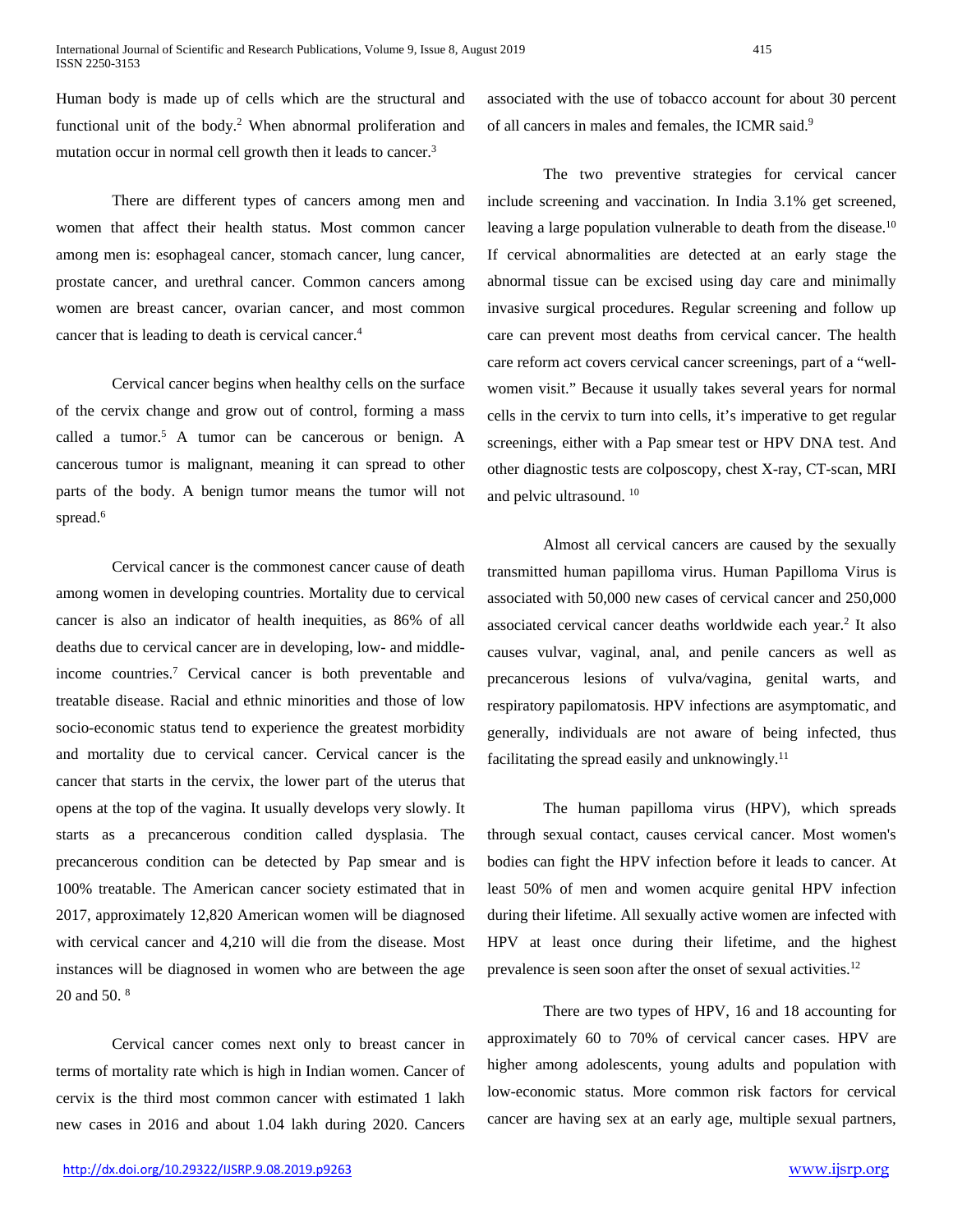and poor socio-economic status, smoking, weakened immune system, several pregnancies, long term use of the contraceptive pills, family history.12

Cervical cancer may spread within the pelvis, to the lymph nodes and elsewhere in body. Signs of cervical cancer are weight loss, fatigue, back pain, leg pain, leakage of urine or feces from the vagina, bone fractures and symptoms are: vaginal bleeding, unusual vaginal bleeding and pelvic pain. Cervical cancer is treated with radiation, chemotherapy and also with hysterectomy or partial removal of affected part of uterus and cervix. 13

Cervical cancer is prevented by maintaining good personal hygiene, Avoiding smoking and alcohol consumption, avoidance of multiple sexual relationships, by giving knowledge on sex education and use of cervical cancer vaccination before marriage and sexual relationship. A vaccine to prevent cervical cancer is now available."The United States Food and Drug Administration" approved the vaccine for cervical cancer i.e. Gardasil and cervarix which cost around Rs.10000 for 3 shots, which is prevents infection against two types of HPV responsible for most cervical cancer cases.<sup>14</sup>

Most of the people were not aware about the warning signs of cervical cancer, which may not cause any symptoms at first (when they are pre-cancers or early cancers), but later on, may affect with pelvic pain or vaginal bleeding. warning signs of cervical cancer are Bleeding after intercourse ,Bleeding after menopause ,Bleeding between periods, Bleeding after douching ,Bleeding following a pelvic examination, Having heavier menstrual periods than usual or ones that last longer than usual ,Unusual vaginal discharge, Pain during sex, Pelvic pain .15

**Singh V, Sehgal A et-al (2012)** An exploratory study was conducted among public aged between 25-54 years of age to explore the knowledge, attitudes and behaviors of people regarding warning signs of cancer and prevention of cancer in midlife. A questionnaire was administered to a representative sample of population listing 17 warning signs of cancer. The objective of the study was to assess the

sensitivity and specificity of visual inspection of cervix for detection of precancerous and early cancerous lesions of cervix. In this study 402 women underwent a detailed pelvic examination, visual inspection of cervix after 5% acetic acid application cytology (Pap smear), colposcopic examination and colposcopic directed biopsy when indicated. The result showed that the sensitivity of cytology (75.3%) was higher compared to that of acetic acid application (52.6%). This study recommended that screening for cervical precancerous and cancerous lesions using visual inspection aided by acetic may be a suitable low-cost and a feasible alternative modality for control of cervical cancer in a resource poor setting. For the treatment of cervical cancer, 80 to 90% of women with stage I cancer and 50 to 65% of those with stage II cancer are alive 5 years after diagnosis. Only 25 to 35% of women with stage III cancer and 15% or fewer of those with stage IV cancer are alive after 5 years. 16

#### **MATERIAL AND METHOD:-**

**Study Design and sample:** A Quasi experimental research design was used for study. Sample was women from selected areas of Jalandhar, Punjab. Non probability i.e. convenient sampling technique was used .So, in present study the effectiveness of structured teaching programme was assessed on knowledge regarding prevention and warning signs of cervical cancer among women in selected areas of jalandhar, punjab, 2019.

**Data collection and study tool:** Prior to commencing the task of data collection formal permission was taken from the concerned authority and data was collected from 100 women in selected areas of Jalandhar. Data was collected by structured knowledge questionnaire related to prevention and warning signs of cervical cancer. Written informed consent was taken from each study sample. On the first day pre test was taken from control and experimental group and structured teaching programme was administered to experimental group and on the seventh day post test was taken from control and experimental group.

#### **Result section:-**

**socio demographic characterstics of sample**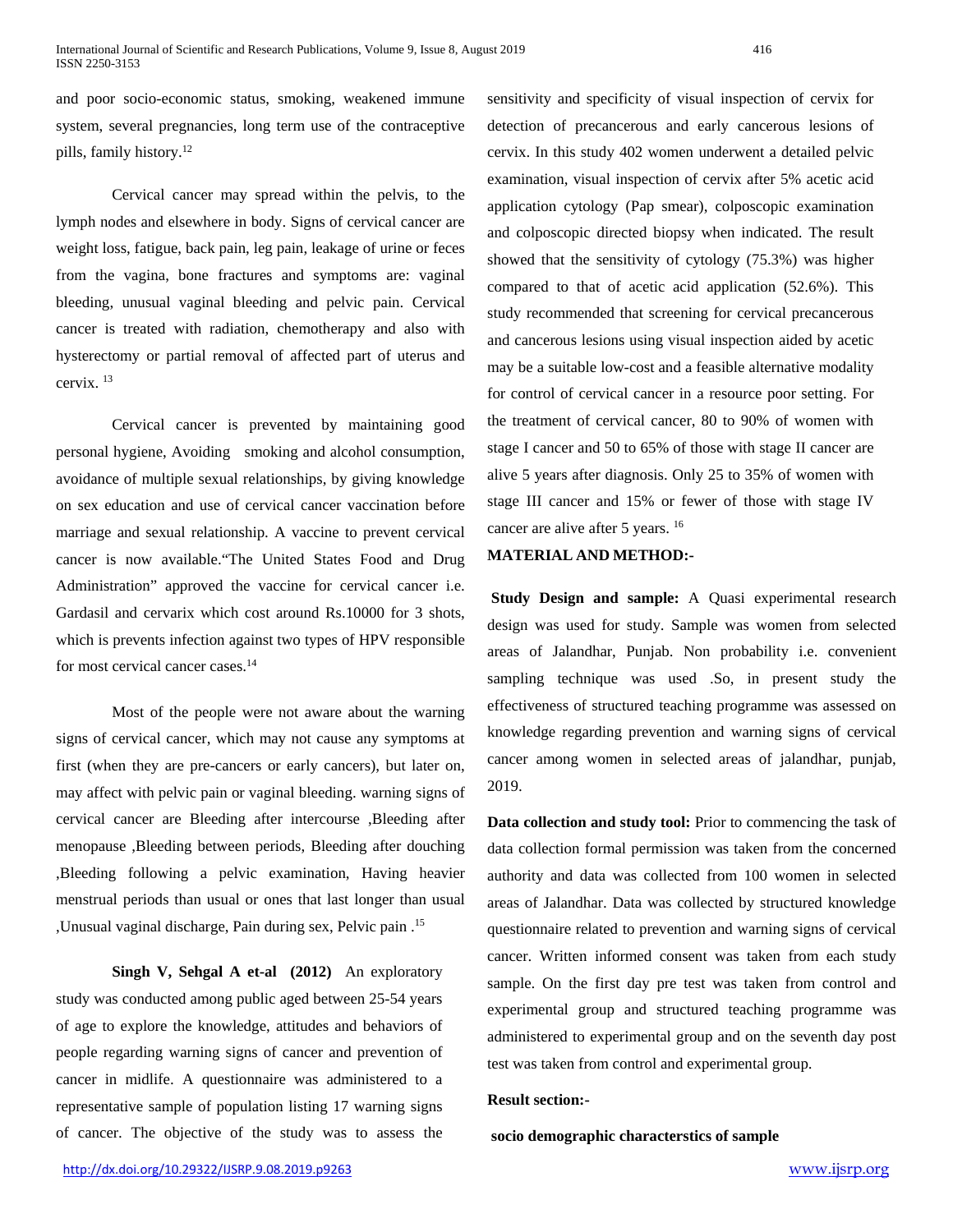There was association between post test level of knowledge of women regarding prevention and warning signs of cervical cancer and their socio demographic variables was significant between menstrual status of women in experimental group and occupation, qualification and residential area of women in control group.

#### **9. Family history of cervical cancer**

| a. Yes                                               | 00 | 0%    | 0 <sup>0</sup> | $0\%$ |  |  |  |
|------------------------------------------------------|----|-------|----------------|-------|--|--|--|
| b. No                                                | 50 | 100\% | 50             | 100%  |  |  |  |
| 10. Source of information related to cervical cancer |    |       |                |       |  |  |  |
|                                                      |    |       |                |       |  |  |  |
| a. Family                                            | 1  | 2%    | 02             | 4%    |  |  |  |
| b. Friends                                           | 04 | 8%    | 06             | 12%   |  |  |  |
| c. Mass media                                        | 10 | 20%   | 11             | 22%   |  |  |  |
| d. Health                                            |    |       |                |       |  |  |  |
| personnel                                            | 35 | 70%   | 31             | 62%   |  |  |  |

**frequency and percentage distribution of [pretest knowledge on prevention and warning signs of cervical cancer.**

| of<br><b>Level</b> | <b>Score</b> | <b>Experimental</b> |               | <b>Control</b> |               |
|--------------------|--------------|---------------------|---------------|----------------|---------------|
| knowledge          |              | group               |               | Group          |               |
|                    |              |                     | $\frac{0}{0}$ |                | $\frac{6}{9}$ |
| Good               | 21-30        | 00                  | 00            | $\bf{00}$      | 00            |
| Average            | $11 - 20$    | 40                  | 80            | 44             | 88            |
| Poor               | $0 - 10$     | 10                  | 20            | 6              | 12            |

**frequency and percentage distribution of [pretest knowledge on prevention and warning signs of cervical cancer.**

| of<br>Level | <b>Score</b> | <b>Experimental</b> |               | <b>Control</b> |               |
|-------------|--------------|---------------------|---------------|----------------|---------------|
| knowledge   |              | group               |               | Group          |               |
|             |              |                     | $\frac{0}{0}$ |                | $\frac{6}{6}$ |
| Good        | 21-30        | 49                  | 98            | 00             | $\bf{00}$     |
| Average     | $11 - 20$    | 01                  | 02            | 46             | 92            |
| Poor        | $0 - 10$     | 0 <sup>0</sup>      | $\bf{00}$     | 04             | 08            |

#### **References**

- 1. <https://www.dovepress.com/epidemiology> of cervical cancer
- 2. [https://answerdrive.com](https://answerdrive.com/)
- 3. Kaur P. Textbook of anatomy and physiology. 1st Edition, Published by Lotus publisher 2015:43-44.
- 4. Phipps, Sand, Marek. Textbook of Medical Surgical Nursing. 7<sup>th</sup> Edition, Published by Mosby.2003:302.
- 5. <https://en.wikipedia.org/wiki/cervical> cancer
- 6. Dutta DC. Textbook of Obstetrics. 3rd Edition, New Central Agency Private Ltd.Page no.7.
- 7. Surveillance and epidemiology Branch Centre of Health protection Department of health. December 2017.
- 8. Sreedevi, [Javed,](https://www.ncbi.nlm.nih.gov/pubmed/?term=Javed%20R%5BAuthor%5D&cauthor=true&cauthor_uid=25931830) and Avani. Epidemiology of cervical cancer with special focus on India [International J](https://www.ncbi.nlm.nih.gov/pmc/journals/1312/)  [Women Health](https://www.ncbi.nlm.nih.gov/pmc/journals/1312/) [volume.7; 2015](https://www.ncbi.nlm.nih.gov/pmc/issues/246830/)
- 9. Phipps, Sand, Marek. Textbook of Medical Surgical Nursing.  $7<sup>th</sup>$  Edition, Published by Mosby.2003:1759-1772.

| <b>Variables</b>                     | <b>Experimental</b> |               | control |               |  |
|--------------------------------------|---------------------|---------------|---------|---------------|--|
|                                      | group               |               | group   |               |  |
|                                      | $n=50$              |               | $n=50$  |               |  |
|                                      | f                   | $\frac{0}{0}$ | f       | $\frac{0}{0}$ |  |
| 1.Age (in years)                     |                     |               |         |               |  |
| a) 35-40                             | 23                  | 46%           | 21      | 42%           |  |
| $b)$ 40-45                           | 19                  | 38%           | 16      | 32%           |  |
| c) $45-50$                           | 07                  | 14%           | 11      | 22%           |  |
| $d$ ) $\geq$ 50                      | 01                  | 02%           | 02      | 04%           |  |
| 2. Occupation                        |                     |               |         |               |  |
| a) Homemaker                         | 32                  | 64%           | 37      | 74%           |  |
| b) Self-Employed 09                  |                     | 18%           | 09      | 18%           |  |
| c) Private Job                       | 04                  | 08%           | 02      | 04%           |  |
| d) Government Job 05                 |                     | 10%           | 02      | 04%           |  |
| 3. Qualification                     |                     |               |         |               |  |
| a. No formal                         |                     |               |         |               |  |
| Education                            | 14                  | 28%           | 21      | 42%           |  |
| b. Primary                           | 19                  | 38%           | 20      | 40%           |  |
| c. Secondary                         | 10                  | 20%           | 08      | 16%           |  |
| d. Graduate and                      |                     |               |         |               |  |
| above                                | 07                  | 14%           | 01      | 02%           |  |
| 4. Marital status                    |                     |               |         |               |  |
| a. Married                           | 48                  | 96%           | 48      | 96%           |  |
| b. Unmarried                         | $00\,$              | 0%            | 00      | 00%           |  |
| c. Divorce                           | 01                  | 2%            | 00      | 00%           |  |
| d. Widow                             | 01                  | 2%            | 02      | 04%           |  |
| 5. Monthly Family income (in rupees) |                     |               |         |               |  |
| $a \le 10,000$                       | 08                  | 16%           | 17      | 34%           |  |
| b.10,001-20,000                      | 24                  | 48%           | 20      | 40%           |  |
| c. 20,001-30,000                     | 12                  | 24%           | 09      | 18%           |  |
| $d.\geq 30,000$                      | 06                  | 12%           | 04      | 8%            |  |
| 6. Residential Area                  |                     |               |         |               |  |
| a. Rural                             | 25                  | 50%           | 25      | 50%           |  |
| b. Urban                             | 25                  | 50%           | 25      | 50%           |  |
| 7. Total number of pregnancies       |                     |               |         |               |  |
| a. 1                                 | 14                  | 28%           | 20      | 40%           |  |
| b.2                                  | 30                  | 60%           | 26      | 52%           |  |
| c.3                                  | 06                  | 12%           | 03      | 6%            |  |
| d. 4 or more                         | 00                  | 0%            | 01      | 2%            |  |
| 8. Menstrual status of women         |                     |               |         |               |  |
| a. Menstruating                      | 48                  | 96%           | 45      | 90%           |  |
| b. Menopause                         | 02                  | 4%            | 05      | 10%           |  |
|                                      |                     |               |         |               |  |